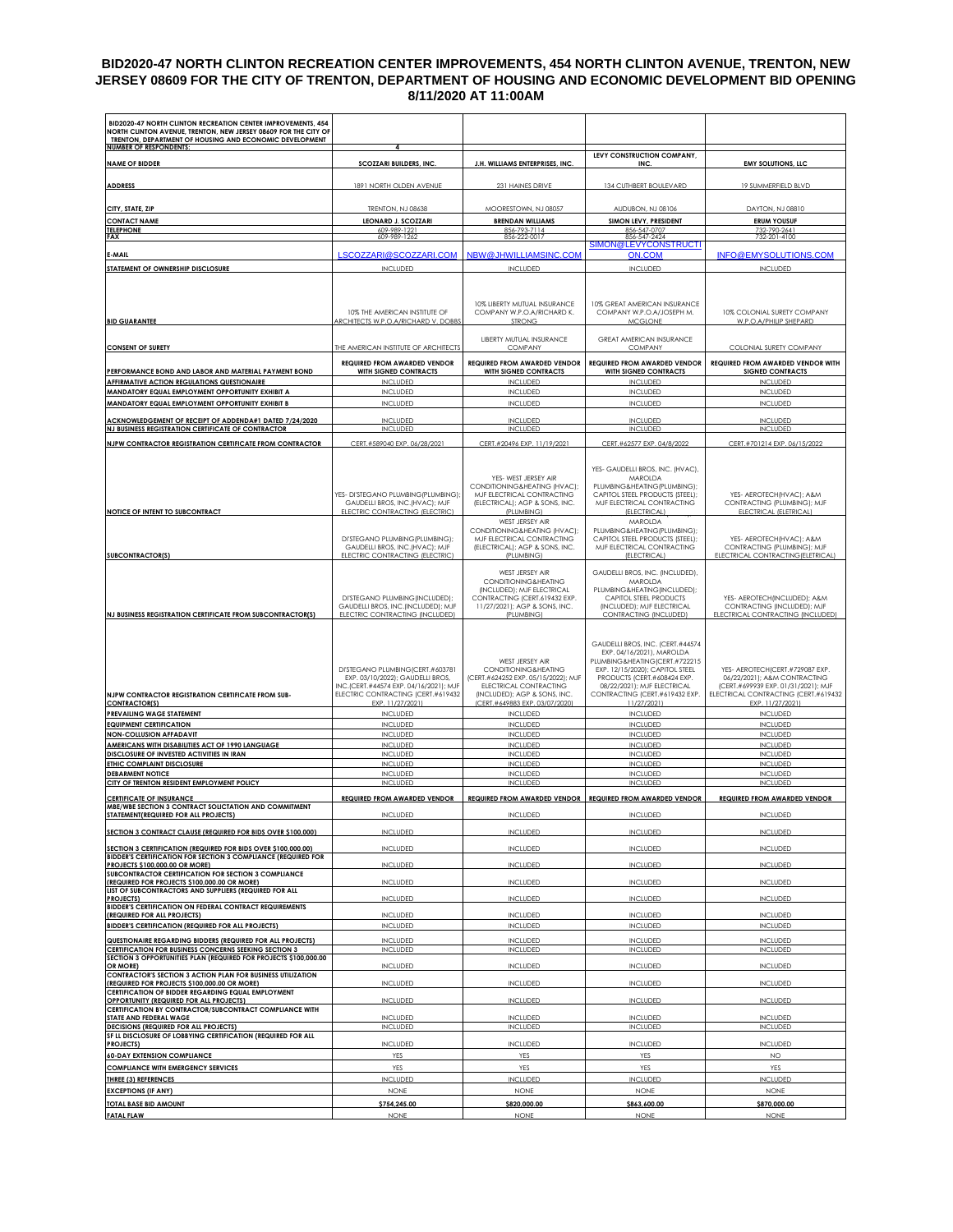

- $1.01$ **Bid Information** 
	- Bidder: Scozzari Builders Inc  $A<sub>1</sub>$
	- **North Clinton Center. B.** Project Name:
	- C. Project Location: 454 North Clinton, Trenton New Jersey.
	- **City of Trenton** D. Owner: **Department of Housing and Economics and Development.**
	- Ε. Owner Project Number: 2020-47.
	- F. Architect: **Clark Caton Hintz.**
	- G. Architect Project Number: 2070 BG4.

### $1.02$ **CERTIFICATIONS AND BASE BID**

Base Bid, Single-Prime (All Trades) Contract: The undersigned Bidder, having carefully exam-A. ined the Procurement and Contracting Requirements, Conditions of the Contract, Drawings,

Specifications, and all subsequent Addenda, as prepared by Clarke Caton Hintz and the Architect's consultants, having visited the site, and being familiar with all conditions and requirements of the Work, hereby agrees to furnish all material, labor, equipment and services, including all scheduled allowances, necessary to complete the construction of the above-named project, according to the requirements of the Procurement and Contracting Documents, for the stipulated sum of:

- JOVEN HUNDRED FIFTY FOW HINSAND Dollars (\$  $\mathbf{1}$ Two hundred Forty three dollars
- The above amount may be modified by amounts indicated by the Bidder on the attached  $2.$ Document 004322 "Unit Prices Form" and Document 004323 "Alternates Form."

#### $1.03$ **BID GUARANTEE**

- The undersigned Bidder agrees to execute a contract for this Work in the above amount and to А. furnish surety as specified in the Instructions to Bidders.
- SUBCONTRACTORS AND SUPPLIERS  $1.04$ 
	- Companies shall execute subcontracts for the portions of the Work indicated in section titled А. City of Trenton Bidder Certification for Section 3 Compliance
- TIME OF COMPLETION  $1.05$ 
	- The undersigned Bidder proposes and agrees hereby to commence the Work of the Contract Α. Documents on a date specified in a written Notice to Proceed to be issued by Architect, and shall fully complete the Work within schedule duration indicated in the Notice to Bidders.

City of Trenton Department of Housing and Economic Development Projects **Construction Documents - North Clinton Center**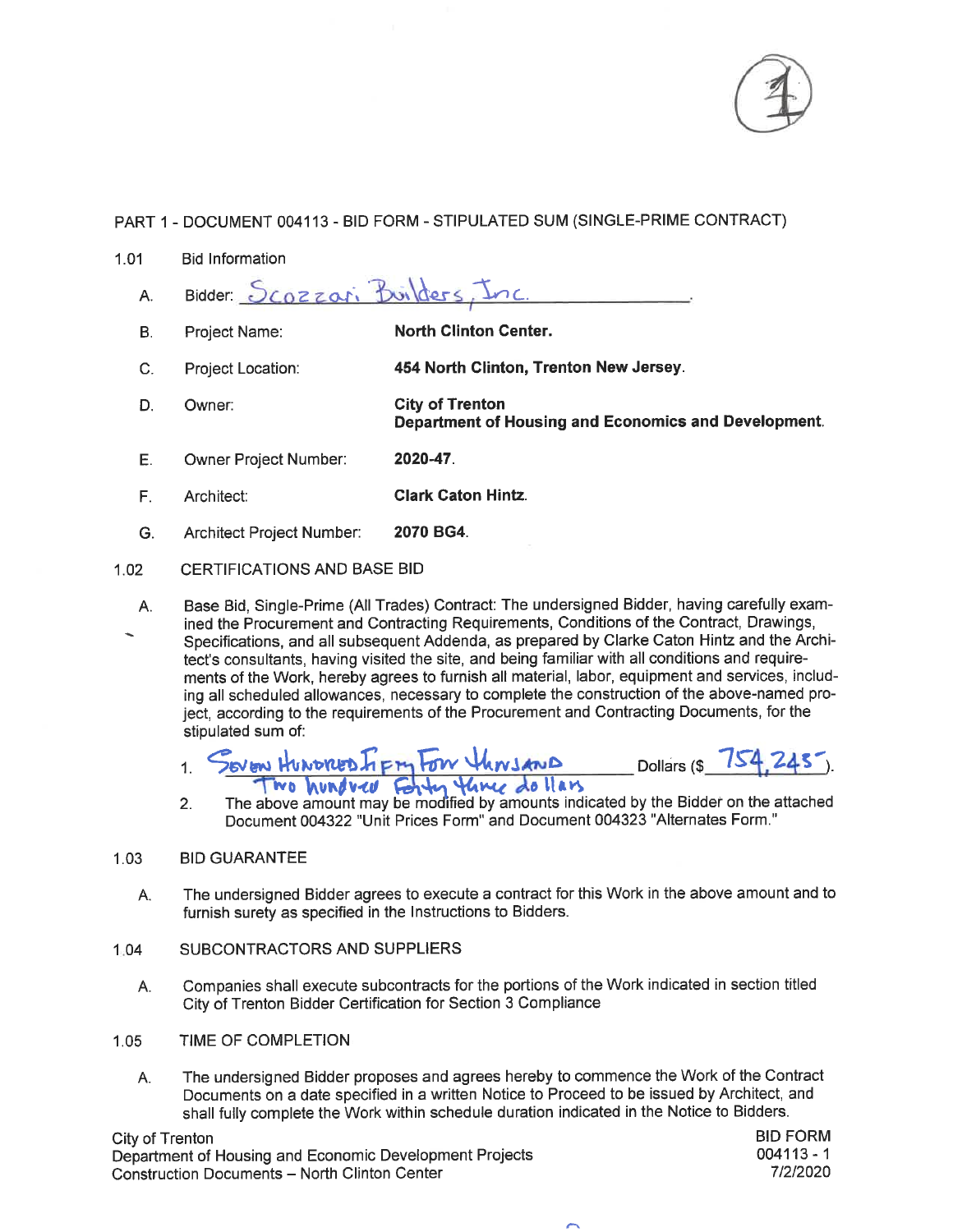|                                                                                                                                                                                                                                                                                                                                                     | (MANDATORY)                                                                                                                                                                                                                                  |  |
|-----------------------------------------------------------------------------------------------------------------------------------------------------------------------------------------------------------------------------------------------------------------------------------------------------------------------------------------------------|----------------------------------------------------------------------------------------------------------------------------------------------------------------------------------------------------------------------------------------------|--|
| NAME                                                                                                                                                                                                                                                                                                                                                | D. StepAND PlumsING                                                                                                                                                                                                                          |  |
| ADDRESS                                                                                                                                                                                                                                                                                                                                             |                                                                                                                                                                                                                                              |  |
|                                                                                                                                                                                                                                                                                                                                                     | CITY, STATE, ZIP                                                                                                                                                                                                                             |  |
|                                                                                                                                                                                                                                                                                                                                                     | <u> Alexandria de la contrada de la contrada de la contrada de la contrada de la contrada de la contrada de la c</u>                                                                                                                         |  |
|                                                                                                                                                                                                                                                                                                                                                     | <u> 1990 - André Galile, amerikan per</u>                                                                                                                                                                                                    |  |
|                                                                                                                                                                                                                                                                                                                                                     | FAX NO. TRADE<br><u> 1989 - Johann Barn, mars eta biztanleria (</u>                                                                                                                                                                          |  |
| LICENSE NO.                                                                                                                                                                                                                                                                                                                                         |                                                                                                                                                                                                                                              |  |
|                                                                                                                                                                                                                                                                                                                                                     |                                                                                                                                                                                                                                              |  |
| NAME                                                                                                                                                                                                                                                                                                                                                | CAUDERI Aros Tre                                                                                                                                                                                                                             |  |
|                                                                                                                                                                                                                                                                                                                                                     | Mullville, N5.                                                                                                                                                                                                                               |  |
| CITY, STATE, ZIP                                                                                                                                                                                                                                                                                                                                    |                                                                                                                                                                                                                                              |  |
|                                                                                                                                                                                                                                                                                                                                                     | <u> 1959 - Jan Berlin, manatar ang katalog ang pag</u>                                                                                                                                                                                       |  |
| $\begin{picture}(180,10) \put(0,0){\line(1,0){100}} \put(0,0){\line(1,0){100}} \put(0,0){\line(1,0){100}} \put(0,0){\line(1,0){100}} \put(0,0){\line(1,0){100}} \put(0,0){\line(1,0){100}} \put(0,0){\line(1,0){100}} \put(0,0){\line(1,0){100}} \put(0,0){\line(1,0){100}} \put(0,0){\line(1,0){100}} \put(0,0){\line(1,0){100}} \put(0,0){\line($ | <u> San American Service (Service Service Service Service Service Service Service Service Service Service Service Service Service Service Service Service Service Service Service Service Service Service Service Service Servic</u><br>HUAC |  |
| TRADE                                                                                                                                                                                                                                                                                                                                               | <u> 1980 - Andrea Andrew Marie II, amerikan</u>                                                                                                                                                                                              |  |
|                                                                                                                                                                                                                                                                                                                                                     | LICENSE NO.                                                                                                                                                                                                                                  |  |
|                                                                                                                                                                                                                                                                                                                                                     | MJF EVECTMU                                                                                                                                                                                                                                  |  |
| ADDRESS                                                                                                                                                                                                                                                                                                                                             |                                                                                                                                                                                                                                              |  |
| CITY, STATE, ZIP                                                                                                                                                                                                                                                                                                                                    | MORRIVILLE, PA                                                                                                                                                                                                                               |  |
|                                                                                                                                                                                                                                                                                                                                                     |                                                                                                                                                                                                                                              |  |
|                                                                                                                                                                                                                                                                                                                                                     |                                                                                                                                                                                                                                              |  |
|                                                                                                                                                                                                                                                                                                                                                     | ELECTRIC<br>the control of the control of the control of the control of the control of                                                                                                                                                       |  |
|                                                                                                                                                                                                                                                                                                                                                     | LICENSE NO.                                                                                                                                                                                                                                  |  |
|                                                                                                                                                                                                                                                                                                                                                     |                                                                                                                                                                                                                                              |  |
|                                                                                                                                                                                                                                                                                                                                                     | NAME                                                                                                                                                                                                                                         |  |
|                                                                                                                                                                                                                                                                                                                                                     |                                                                                                                                                                                                                                              |  |
|                                                                                                                                                                                                                                                                                                                                                     |                                                                                                                                                                                                                                              |  |
|                                                                                                                                                                                                                                                                                                                                                     | TELEPHONE: TELEPHONE:                                                                                                                                                                                                                        |  |
| FAX NO.                                                                                                                                                                                                                                                                                                                                             |                                                                                                                                                                                                                                              |  |
|                                                                                                                                                                                                                                                                                                                                                     | TRADE                                                                                                                                                                                                                                        |  |
|                                                                                                                                                                                                                                                                                                                                                     | LICENSE NO.                                                                                                                                                                                                                                  |  |
| <b>NAME</b>                                                                                                                                                                                                                                                                                                                                         |                                                                                                                                                                                                                                              |  |
|                                                                                                                                                                                                                                                                                                                                                     | <u> 1980 - Johann Harry Harry Harry Harry Harry Harry Harry Harry Harry Harry Harry Harry Harry Harry Harry Harry Harry Harry Harry Harry Harry Harry Harry Harry Harry Harry Harry Harry Harry Harry Harry Harry Harry Harry Ha</u>         |  |
|                                                                                                                                                                                                                                                                                                                                                     |                                                                                                                                                                                                                                              |  |
|                                                                                                                                                                                                                                                                                                                                                     |                                                                                                                                                                                                                                              |  |
|                                                                                                                                                                                                                                                                                                                                                     |                                                                                                                                                                                                                                              |  |
|                                                                                                                                                                                                                                                                                                                                                     |                                                                                                                                                                                                                                              |  |
|                                                                                                                                                                                                                                                                                                                                                     | LICENSE NO.                                                                                                                                                                                                                                  |  |
|                                                                                                                                                                                                                                                                                                                                                     |                                                                                                                                                                                                                                              |  |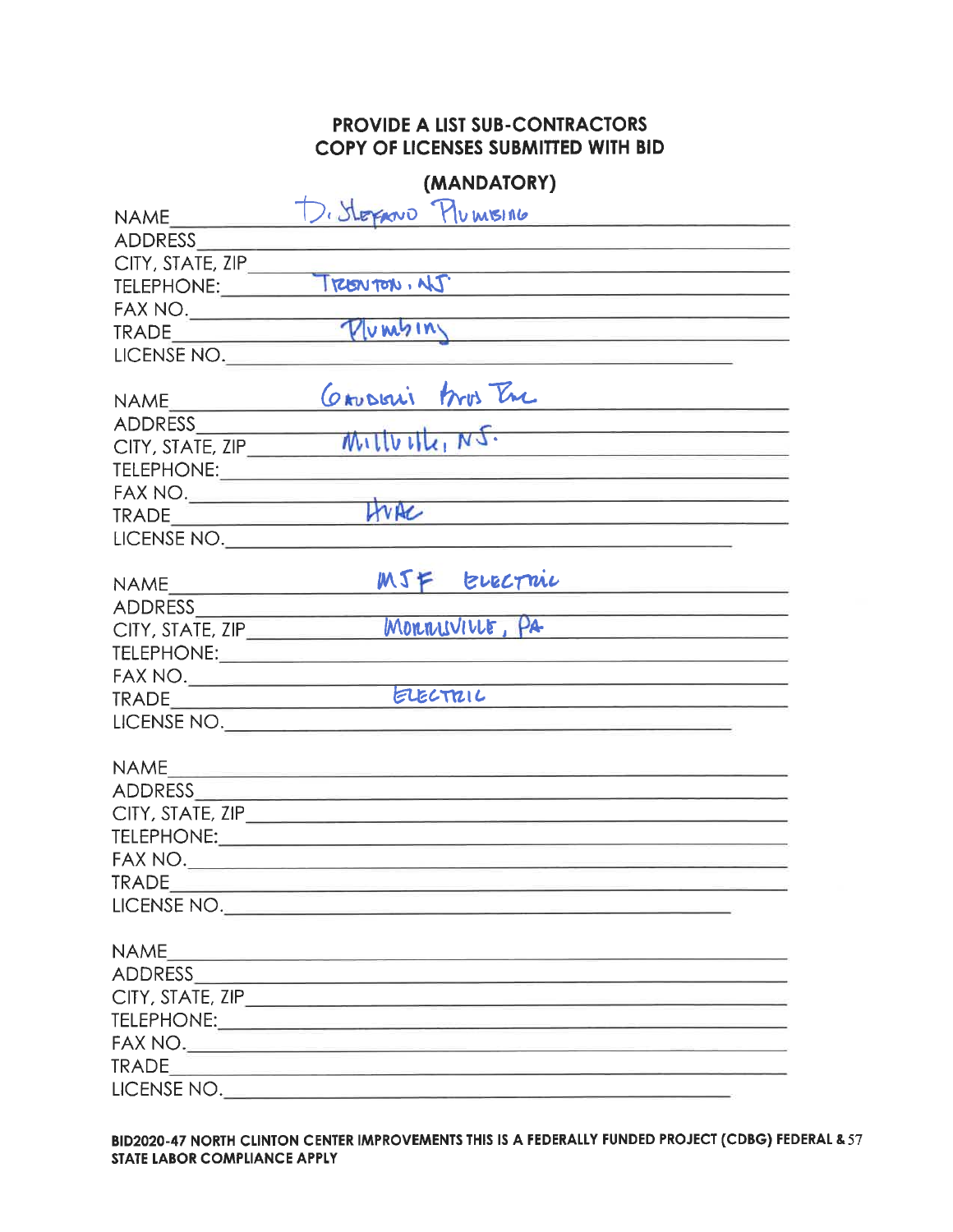

- $1.01$ **Bid Information** 
	- Bidder: JH Williams Enterprises, Inc.  $A<sub>1</sub>$
	- **B.** Project Name: **North Clinton Center.**
	- $\mathsf{C}$ . Project Location: 454 North Clinton, Trenton New Jersey.
	- **City of Trenton** D. Owner: Department of Housing and Economics and Development.
	- Owner Project Number: Ε. 2020-47.
	- $F_{\perp}$ **Clark Caton Hintz.** Architect:
	- G. Architect Project Number: 2070 BG4.

#### $1.02$ **CERTIFICATIONS AND BASE BID**

Base Bid, Single-Prime (All Trades) Contract: The undersigned Bidder, having carefully exam-Α. ined the Procurement and Contracting Requirements, Conditions of the Contract, Drawings, Specifications, and all subsequent Addenda, as prepared by Clarke Caton Hintz and the Architect's consultants, having visited the site, and being familiar with all conditions and requirements of the Work, hereby agrees to furnish all material, labor, equipment and services, including all scheduled allowances, necessary to complete the construction of the above-named project, according to the requirements of the Procurement and Contracting Documents, for the stipulated sum of:

eight handined and twenty thousand Dollars (\$ 820,000.00).  $1.$ 

 $2.$ The above amount may be modified by amounts indicated by the Bidder on the attached Document 004322 "Unit Prices Form" and Document 004323 "Alternates Form."

#### $1.03$ **BID GUARANTEE**

The undersigned Bidder agrees to execute a contract for this Work in the above amount and to А. furnish surety as specified in the Instructions to Bidders.

#### 1.04 SUBCONTRACTORS AND SUPPLIERS

- Companies shall execute subcontracts for the portions of the Work indicated in section titled Α. City of Trenton Bidder Certification for Section 3 Compliance
- $1.05$ TIME OF COMPLETION
	- The undersigned Bidder proposes and agrees hereby to commence the Work of the Contract A. Documents on a date specified in a written Notice to Proceed to be issued by Architect, and shall fully complete the Work within schedule duration indicated in the Notice to Bidders.

City of Trenton Department of Housing and Economic Development Projects **Construction Documents - North Clinton Center**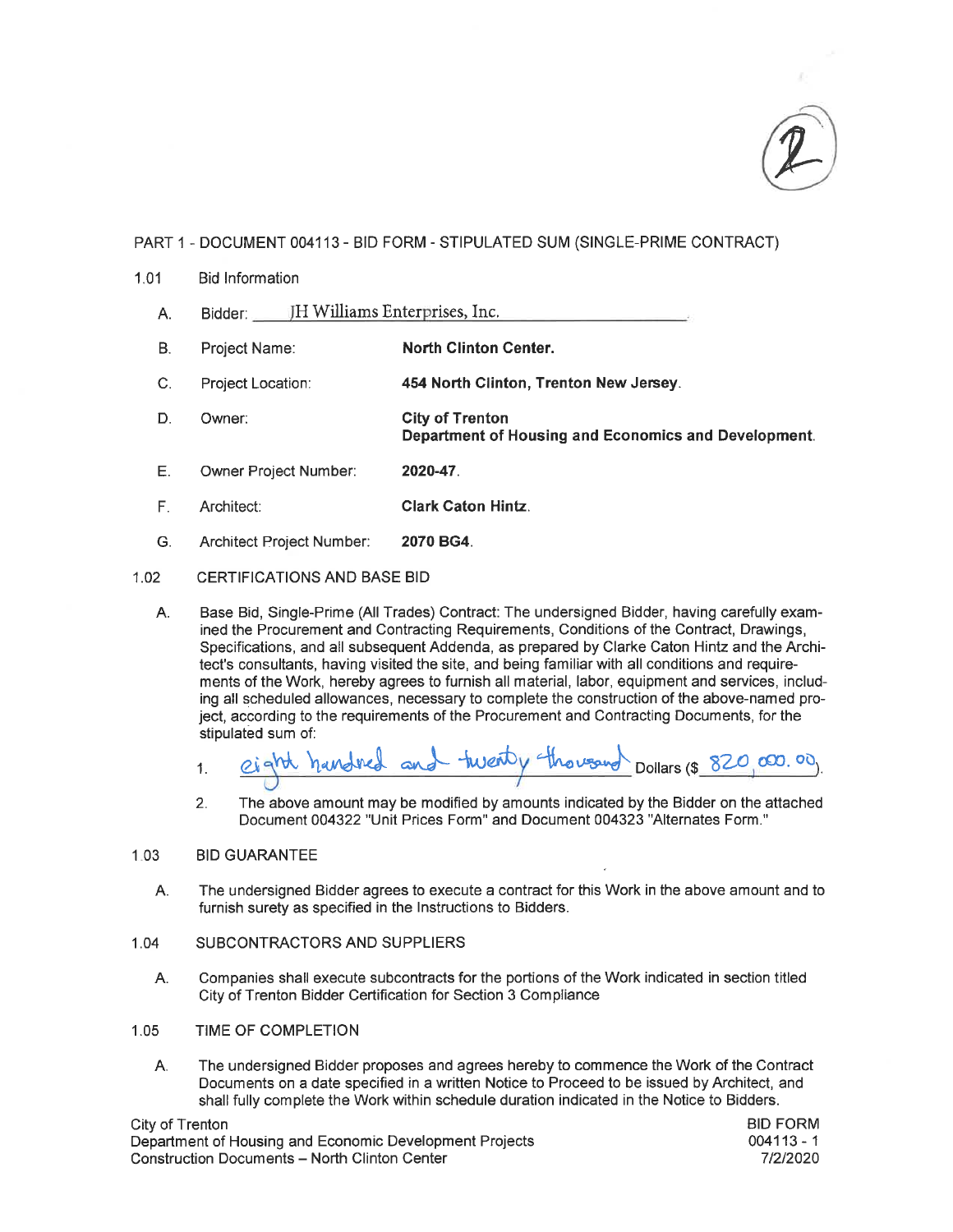### (MANDATORY)

| NAME West Jersey Air Conditioning or Healing                                                                                                             |
|----------------------------------------------------------------------------------------------------------------------------------------------------------|
| ADDRESS 5800 Westheld Ave.                                                                                                                               |
| CITY, STATE, ZIP Pennsauker, NJ 08010                                                                                                                    |
| TELEPHONE: 856 662 8484                                                                                                                                  |
| FAX NO. 856 662 4451                                                                                                                                     |
| TRADE HVAC                                                                                                                                               |
| LICENSE NO. $19HCO0132300$                                                                                                                               |
|                                                                                                                                                          |
| NAME MJF Electrical Contracting                                                                                                                          |
| ADDRESS 1380 S. Pennsylvania Ave<br><u> 1989 - Johann John Harry Harry Harry Harry Harry Harry Harry Harry Harry Harry Harry Harry Harry Harry Harry</u> |
| CITY, STATE, ZIP Mornsville PA 19067                                                                                                                     |
| TELEPHONE: 215-355-7308<br><u> 1989 - Johann John Stone, markin f</u>                                                                                    |
| $FAX NO. 215 - 355 - 7309$                                                                                                                               |
| TRADE Electrical                                                                                                                                         |
| LICENSE NO. 34EB01289200                                                                                                                                 |
|                                                                                                                                                          |
| NAME $AGP = S_{ons}$ Inc.<br><u> La provincia de la contrada de la c</u><br>ADDRESS 918 Charles Dr.                                                      |
|                                                                                                                                                          |
| CITY, STATE, ZIP Toms River, NJ 08783                                                                                                                    |
| TELEPHONE: 732 864 1717                                                                                                                                  |
| FAX NO.                                                                                                                                                  |
| TRADE Phimbing<br>LICENSE NO. 36 B101324400                                                                                                              |
|                                                                                                                                                          |
| <b>NAME</b>                                                                                                                                              |
| ADDRESS                                                                                                                                                  |
| CITY, STATE, ZIP                                                                                                                                         |
|                                                                                                                                                          |
| FAX NO.                                                                                                                                                  |
| TRADE <b>TRADE</b>                                                                                                                                       |
| LICENSE NO.                                                                                                                                              |
|                                                                                                                                                          |
| <b>NAME</b><br><u> 1989 - Angels Hermann, mengang mengang pada </u>                                                                                      |
|                                                                                                                                                          |
|                                                                                                                                                          |
|                                                                                                                                                          |
|                                                                                                                                                          |
| <b>TRADE</b><br><u> 1989 - Johann Stein, mars et al. 1989 - Anna ann an t-Anna ann an t-Anna ann an t-Anna ann an t-Anna ann an t-</u>                   |
|                                                                                                                                                          |

BID2020-47 NORTH CLINTON CENTER IMPROVEMENTS THIS IS A FEDERALLY FUNDED PROJECT (CDBG) FEDERAL & 57 STATE LABOR COMPLIANCE APPLY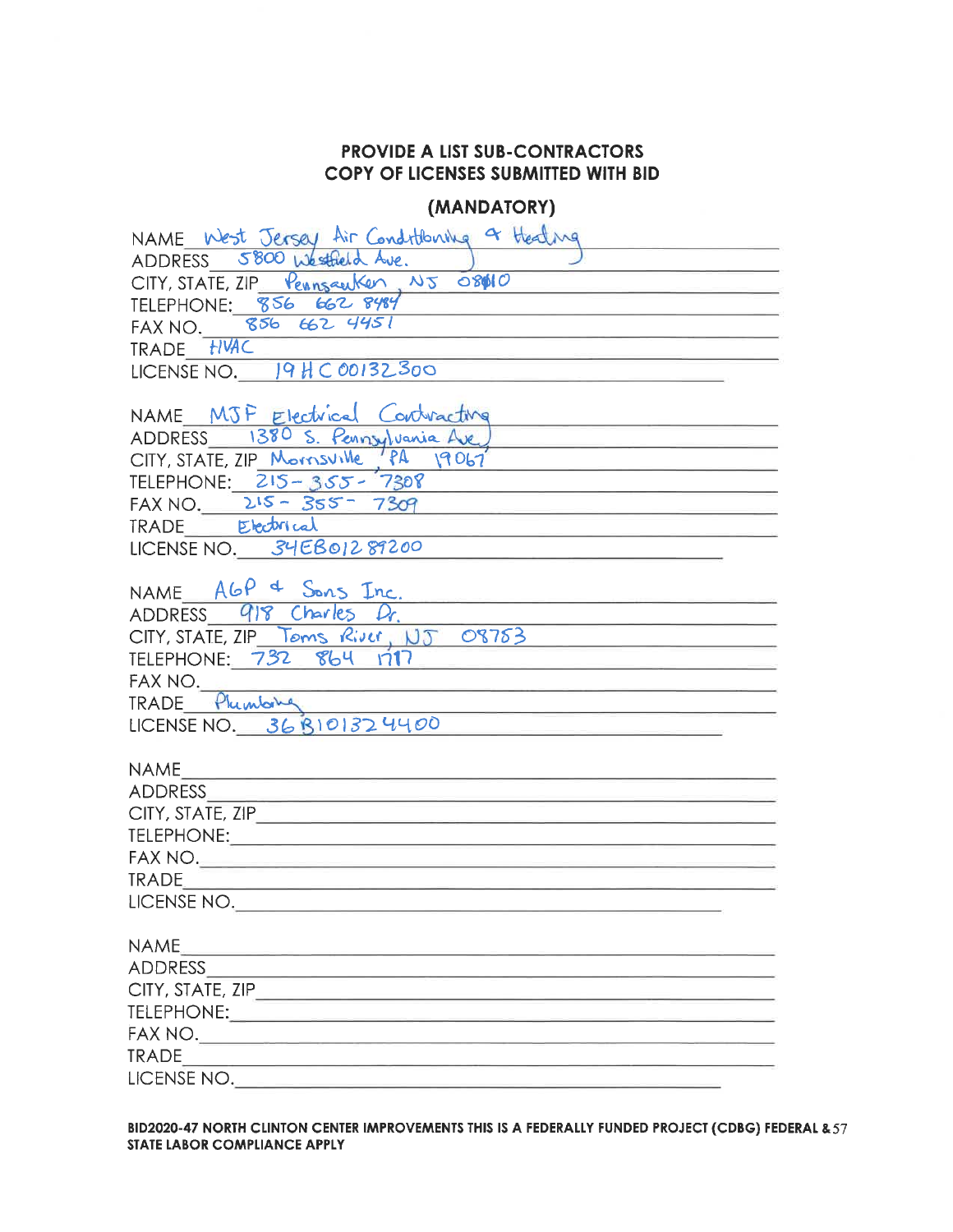

- $1.01$ **Bid Information** 
	- Bidder: Levy Construction Company, Inc. A.
	- **North Clinton Center.** B. Project Name:
	- $C_{1}$ Project Location: 454 North Clinton, Trenton New Jersey.
	- D. Owner: **City of Trenton** Department of Housing and Economics and Development.
	- E. Owner Project Number: 2020-47.
	- $F_{\rm{H}}$ **Clark Caton Hintz.** Architect:
	- G. Architect Project Number: 2070 BG4.

### $1.02$ **CERTIFICATIONS AND BASE BID**

Base Bid, Single-Prime (All Trades) Contract: The undersigned Bidder, having carefully exam- $A_{1}$ ined the Procurement and Contracting Requirements, Conditions of the Contract, Drawings, Specifications, and all subsequent Addenda, as prepared by Clarke Caton Hintz and the Architect's consultants, having visited the site, and being familiar with all conditions and requirements of the Work, hereby agrees to furnish all material, labor, equipment and services, including all scheduled allowances, necessary to complete the construction of the above-named project, according to the requirements of the Procurement and Contracting Documents, for the stipulated sum of:

E. With the placed Sixty Three Thousand Sixthendred: 30 Dollars (\$ 863/600.00). 1.

The above amount may be modified by amounts indicated by the Bidder on the attached  $2.$ Document 004322 "Unit Prices Form" and Document 004323 "Alternates Form."

#### $1:03$ **BID GUARANTEE**

- The undersigned Bidder agrees to execute a contract for this Work in the above amount and to Α. furnish surety as specified in the Instructions to Bidders.
- $1.04$ SUBCONTRACTORS AND SUPPLIERS
	- Companies shall execute subcontracts for the portions of the Work indicated in section titled A. City of Trenton Bidder Certification for Section 3 Compliance
- 1.05 TIME OF COMPLETION
	- The undersigned Bidder proposes and agrees hereby to commence the Work of the Contract А. Documents on a date specified in a written Notice to Proceed to be issued by Architect, and shall fully complete the Work within schedule duration indicated in the Notice to Bidders.

City of Trenton Department of Housing and Economic Development Projects Construction Documents - North Clinton Center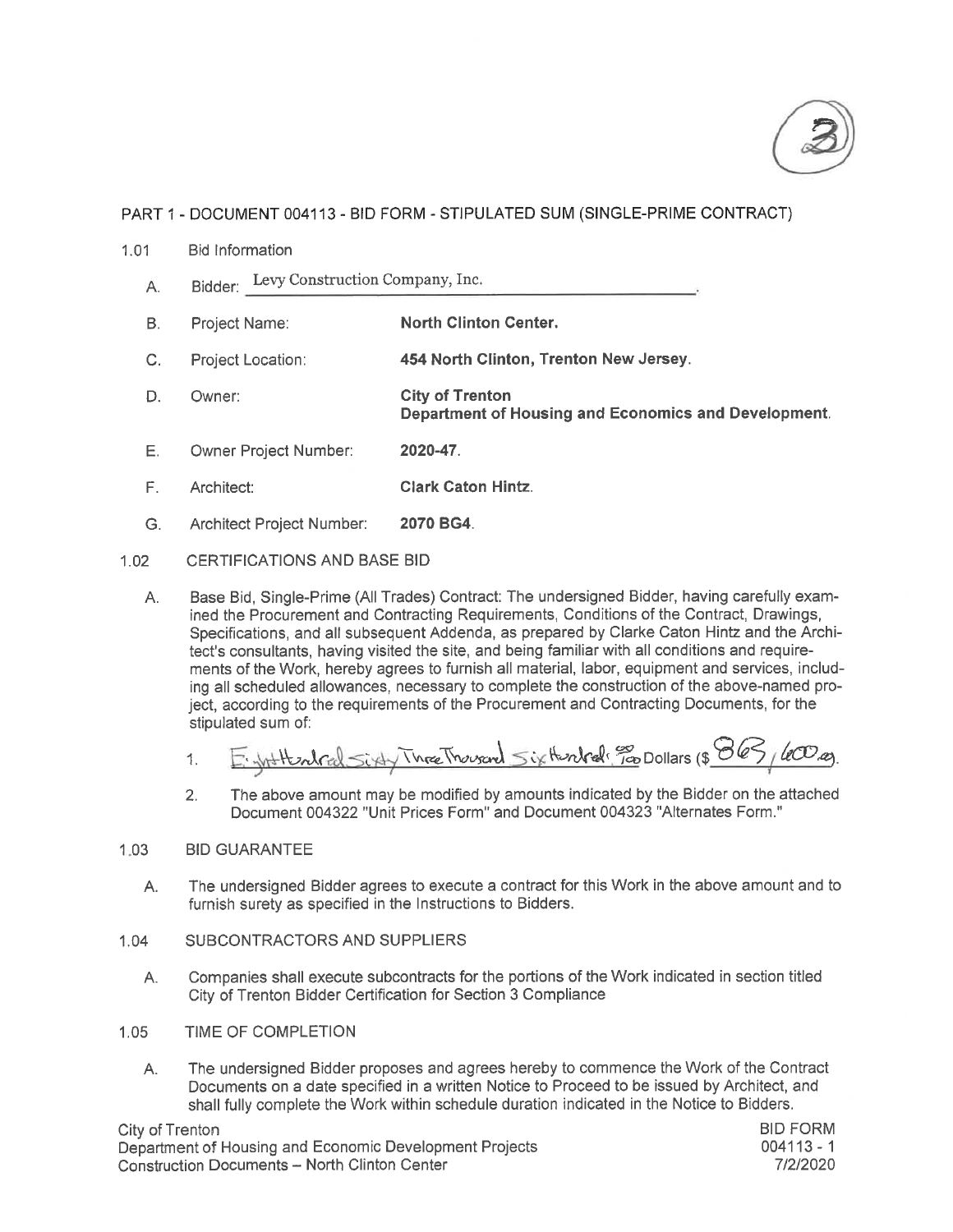ä,

| (MANDATORY)                                                                                                                                                                                                                                                    |
|----------------------------------------------------------------------------------------------------------------------------------------------------------------------------------------------------------------------------------------------------------------|
| NAME Gaulell<br>كصكا                                                                                                                                                                                                                                           |
| Cuade BWX<br>ADDRESS                                                                                                                                                                                                                                           |
| CITY, STATE, ZIP Minute, NS 08332<br>the control of the control of the control of the control of the control of the control of                                                                                                                                 |
| TELEPHONE: $\frac{\partial \mathcal{L}}{\partial \mathbf{a} - \mathbf{\partial} \mathbf{s}} = O(\mathbf{\partial} \mathbf{a})$                                                                                                                                 |
| FAX NO. $9964 - 327 - 8964$                                                                                                                                                                                                                                    |
| HUAC<br><b>TRADE</b>                                                                                                                                                                                                                                           |
| LICENSE NO. $9460006300$                                                                                                                                                                                                                                       |
| Marolda Munitors Heating<br><b>NAME</b>                                                                                                                                                                                                                        |
| the control of the control of the control of the control of the control of<br><b>ADDRESS</b><br>ontrul Ave                                                                                                                                                     |
| $CITY$ , STATE, ZIP $MindagW$ (SEA)<br><u> 1989 - Johann John Stone, mensk politik fotograf (</u>                                                                                                                                                              |
| TELEPHONE: $\frac{266-197-7104}{60}$                                                                                                                                                                                                                           |
|                                                                                                                                                                                                                                                                |
| FAX NO. DICADELLE<br>the contract of the contract of the contract of the contract of                                                                                                                                                                           |
| LICENSE NO. $3657093560$                                                                                                                                                                                                                                       |
| $\triangle$ eo                                                                                                                                                                                                                                                 |
| Products<br><b>NAME</b>                                                                                                                                                                                                                                        |
| <b>ADDRESS</b><br>CITY, STATE, ZIPT ronton, $15 \times 2638$                                                                                                                                                                                                   |
| <u> 1989 - Alexandria Santa Alexandria este al Indonesia este al Indonesia este al Indonesia este al Indonesia es</u><br>TELEPHONE: $(60) - 847 - 6805$                                                                                                        |
| FAX NO.                                                                                                                                                                                                                                                        |
| $\overline{\mathcal{O}}$<br><b>TRADE</b><br><u> 1950 - Bernard Bernard, amerikan bestean </u>                                                                                                                                                                  |
| LICENSE NO.                                                                                                                                                                                                                                                    |
|                                                                                                                                                                                                                                                                |
| NAME MIT Electoral                                                                                                                                                                                                                                             |
| 3805. Jeanstura Ave<br><b>ADDRESS</b>                                                                                                                                                                                                                          |
| $CITY$ , STATE, ZIP Morrisulle, $PA$ $10067$                                                                                                                                                                                                                   |
| TELEPHONE: $315 - 377 - 7308$<br><b>Contract Contract Contract Contract Contract</b>                                                                                                                                                                           |
| FAX NO. $215 - 355 - 7709$<br>TRADE Heedsic                                                                                                                                                                                                                    |
| <u> 1950 - An Bailte Ann an Amhair Aonaichte an Aonaichte ann an Aonaichte ann an Aonaichte ann an Aonaichte ann an Aonaichte ann an Aonaichte ann an Aonaichte ann an Aonaichte ann an Aonaichte ann an Aonaichte ann an Aonaic</u><br>LICENSE NO. 34 (20189) |
|                                                                                                                                                                                                                                                                |
| <b>NAME</b>                                                                                                                                                                                                                                                    |
|                                                                                                                                                                                                                                                                |
|                                                                                                                                                                                                                                                                |
|                                                                                                                                                                                                                                                                |
|                                                                                                                                                                                                                                                                |
|                                                                                                                                                                                                                                                                |
| LICENSE NO.                                                                                                                                                                                                                                                    |

BID2020-47 NORTH CLINTON CENTER IMPROVEMENTS THIS IS A FEDERALLY FUNDED PROJECT (CDBG) FEDERAL & 57 STATE LABOR COMPLIANCE APPLY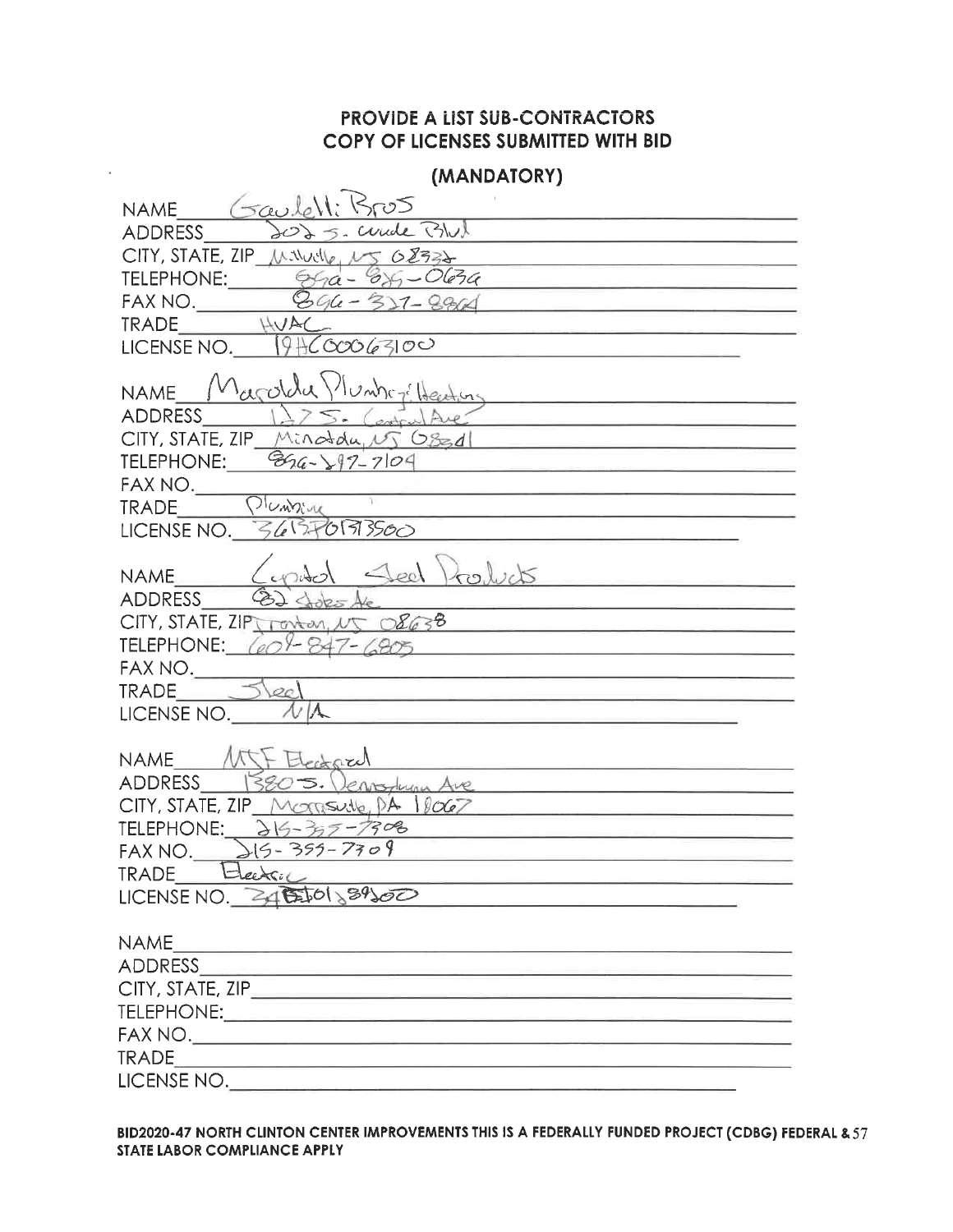| 1.01 | <b>Bid Information</b>      |                                                                                |
|------|-----------------------------|--------------------------------------------------------------------------------|
| Α.   | Bidder:                     | $200$ $H_{V}$                                                                  |
| Β.   | Project Name:               | <b>North Clinton Center.</b>                                                   |
| C.   | Project Location:           | 454 North Clinton, Trenton New Jersey.                                         |
| D.   | Owner:                      | <b>City of Trenton</b><br>Department of Housing and Economics and Development. |
| Е.   | Owner Project Number:       | 2020-47                                                                        |
| F    | Architect:                  | <b>Clark Caton Hintz.</b>                                                      |
| G.   | Architect Project Number:   | 2070 BG4.                                                                      |
| 1.02 | CERTIFICATIONS AND BASE BID |                                                                                |

Base Bid, Single-Prime (All Trades) Contract: The undersigned Bidder, having carefully exam-A. ined the Procurement and Contracting Requirements, Conditions of the Contract, Drawings, Specifications, and all subsequent Addenda, as prepared by Clarke Caton Hintz and the Architect's consultants, having visited the site, and being familiar with all conditions and requirements of the Work, hereby agrees to furnish all material, labor, equipment and services, including all scheduled allowances, necessary to complete the construction of the above-named project, according to the requirements of the Procurement and Contracting Documents, for the stipulated sum of:

 $\mathbf{1}$ 

The above amount may be modified by amounts indicated by the Bidder on the attached  $2.$ Document 004322 "Unit Prices Form" and Document 004323 "Alternates Form."

#### **BID GUARANTEE**  $1.03$

- The undersigned Bidder agrees to execute a contract for this Work in the above amount and to Α. furnish surety as specified in the Instructions to Bidders.
- SUBCONTRACTORS AND SUPPLIERS  $1.04$ 
	- Companies shall execute subcontracts for the portions of the Work indicated in section titled A. City of Trenton Bidder Certification for Section 3 Compliance
- TIME OF COMPLETION  $1.05$ 
	- The undersigned Bidder proposes and agrees hereby to commence the Work of the Contract Α. Documents on a date specified in a written Notice to Proceed to be issued by Architect, and shall fully complete the Work within schedule duration indicated in the Notice to Bidders.

City of Trenton Department of Housing and Economic Development Projects Construction Documents - North Clinton Center